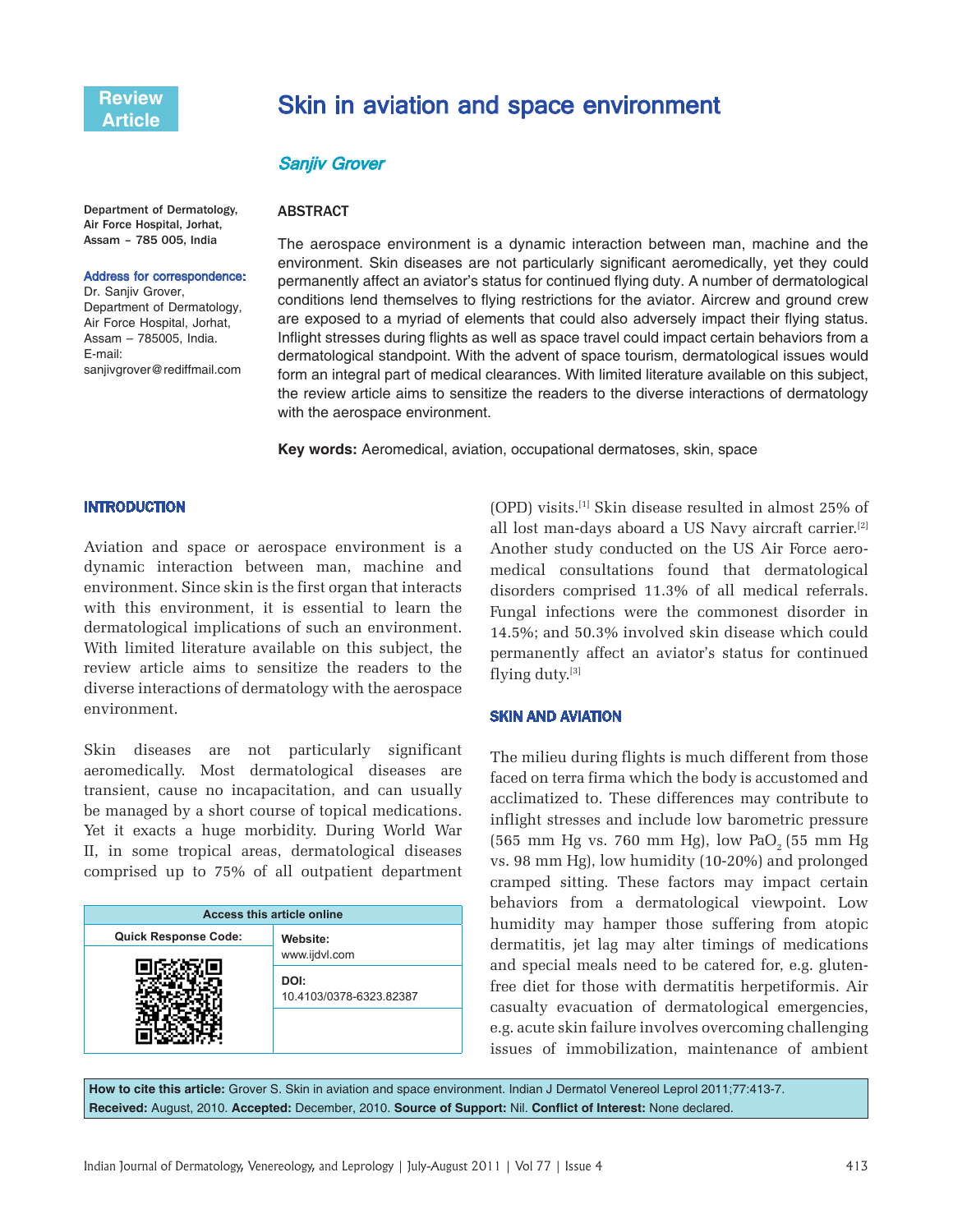temperature/humidity, provision of air/water mattress, oxygen supply, etc.

## OCCUPATIONAL DERMATOSES

Dielectric fluids, sealants, kerosene, jet fuel components are some of the innumerable chemicals used in the airline industry which act as skin irritants or allergens. The most important skin irritant in jet fuel components is reported to be N-phenyl-lnaphthylamine.[4] Other irritants encountered by aircrew during routine inspections of aircrafts include deicing agents, hydraulic fluid or jet fuel. Chronic exposure to visible light through cockpit windows has been blamed for the development of chronic actinic dermatitis in a pilot with known atopic eczema.<sup>[5]</sup> Contact dermatitis to flight gloves and to face mask have also been reported in the literature.<sup>[6]</sup> A helicopter pilot has been reported to have developed erythema multiforme and cutaneous leishmaniasis during 'Operation Desert Storm', a prime example of 'geographical variation'.[7]

Exposure to cosmic rays is an area of special concern. At sea level, the exposure to cosmic radiation is 0.06  $\mu$ Sv/h. At 35,000 ft level, the altitude of a commercial airliner, this exposure rises by 100 times to 6  $\mu$ Sv/h. Melanoma and non-melanoma skin cancers and prostate cancer is reportedly three times more likely to occur in pilots than in the general population; and is reportedly more likely in pilots with longer careers*.* [8-10] Another study has attributed enhanced ultraviolet radiation rather than cosmic radiation to the increased cancer risk. $^{[11]}$  A meta-analysis of studies of aircrews between 1986 and 1988 concluded that aircrews seemed to be at higher risk for melanoma, and cancer of brain, prostrate and breast.<sup>[12]</sup> However, the association may be confounded by differences in lifestyle factors (circadian rhythm disruption, leisuretime sun-exposure), reproductive factors or family history.[13]

Ground crew is exposed to aviation fuels and lubricants. They are also exposed for prolonged duration to the environment during the course of their outdoor duties on the tarmac. Polymorphic light eruptions have been reported in 7% of ground crew, with a higher incidence in winters than in summers, possibly due to inadequate adaptive hardening of the skin. Prolonged wearing of flying clothing in hot and humid weather leads to sweating, which in turn

enhances the proneness to dermatophyte infection. Quality of clothing used and duration of use are other factors that may influence the pattern of skin diseases.[14]

#### DERMATOLOGICAL IMPLICATIONS IN AVIATORS

A number of dermatological conditions impact the employability of aircrew.<sup>[15,16]</sup> These are conditions which tend to recur frequently; require periodic courses of systemic medications such as steroids; those that interfere with wearing of cockpit equipment; or medications that may interfere with performance. Some illustrative dermatological conditions and their influence in a flying environment are elucidated below:

*Atopic dermatitis*: Itching can be distracting; low humidity can exacerbate dermatitis; and severe exacerbations can require use of systemic steroids and antihistamines. In certain environments, systemic steroids exceeding prednisone 20 mg and sedating antihistamines are contraindications for flying duties.

*Psoriasis*: Psoriatic lesions may interfere with wearing of aviation equipment. Face and scalp psoriasis may impede wearing mask and helmet respectively; and palmoplantar psoriasis may interfere with handling cockpit controls. Psoriasis also distracts by pruritus or pain and exacerbates through repeated trauma (Koebner's phenomenon) and physically/ emotionally strenuous work. Medications like Psoralen + UltraViolet A (PUVA) and methotrexate are incompatible with flying duties; and psychological aspects may also affect the aviator's duties.

*Acne*: Conditions like cystic acne interfere with wearing of aviation equipment; exacerbates due to rubbing, pressure, or exposure to hot/humid environments; and has associated psychological issues. Use of medications, e.g. isotretinoin may impair flying duties on account of photosensitivity and impaired night vision.

*Urticaria*: Flight restrictions depend on the frequency of episodes, extent and severity of lesions, and type/amount of medication necessary to achieve symptomatic control.

*Contact dermatitis*: Distraction by pruritus/pain, systemic complications, associations with other disease processes, interference with wearing of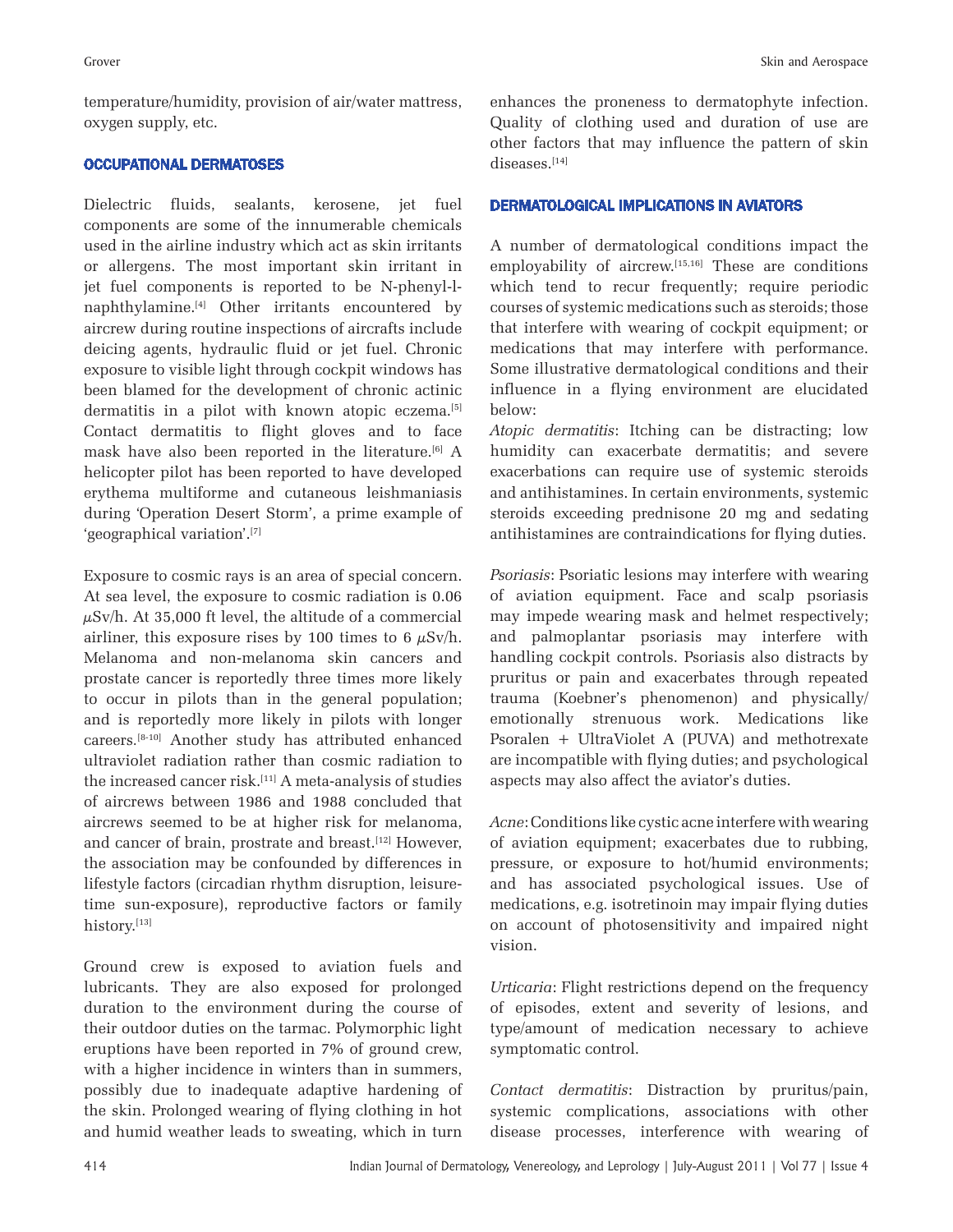protective aviation equipment, medications that are incompatible with flying duties and recurrence of symptoms on re-exposure are issues to consider for aviation duties.

*HIV infection*: A significant percentage develops subtle neurobehavioral and cognitive deficits; and nearly 50% show additional deficits under conditions of hypoxia. Risk of depression/suicide, seizures or sudden violent or disturbed behavior may also influence flight restrictions.

*Others*: Those with palmoplantar hyperhidrosis, leprosy with nerve function impairment, *Herpes zoster*, etc. need suitable flight restrictions.

*Drugs*: Only those medications which do not interfere with the performance of flying duties or use of personnel/life-support equipment such as topical antiseptics/antifungals/hydrocortisone/benzoyl peroxide/tretinoin/acyclovir, etc. are permitted during flying duties.

Individual employability restrictions or permissions will eventually depend on the individual merits of the case.

### SPACE AND SKIN

*Microbial milieu*: About 50 species of microbes, mostly bacteria, reside in all orifices and persist despite washing and disinfecting. They are carried to the space along with the space traveler. Reduced atmospheric pressure, dilution and interpersonal exchange of microbes during space travel may make them pathogenic.[17] Because of the difficulty in bathing and maintenance of personal hygiene, outbreaks of pyodermas, viral infections and fungal infections may occur. A Soviet study has recommended bathing once in four days to allow natural homeostatic mechanisms to operate.[18]

*Immunological effects*: C3 levels are elevated; C4 levels remain unchanged; Immunoglobulin A, Immunoglobulin G, Immunoglobulin M levels are increased; Interferon alfa (IFN-α) levels are raised; Interferon gamma (IFN-γ) levels are reduced; and T-cell responsiveness to mitogen and lymphocyte activation are reduced.<sup>[19]</sup> These may influence the host response to cutaneous infections or eczemas.

*Systemic physiological changes*: During space flight, the following physiological changes may occur: space motion sickness, muscle atrophy, bone loss, negative nitrogen balance, negative calcium balance, fluid shift to upper body, red blood cell loss, decrease in heart size, and increase in heart rate. After flight the physiological effects are: reduced exercise tolerance, reduced blood volume, postural hypotension and reduced cardiac output.[20]

*Cutaneous effects of space flight*: Skin diseases were leading in probability ranking for occurrence of disease during space flight but with the least mission effect.<sup>[21]</sup> Skin disorders expected in space flight are xerosis; risk of bacterial colonization; lowered resistance to viral and fungal infections; reduced cell mediated immunity; risk of malignancy from radiation exposure; impairment of wound healing; skin irritation due to fiberglass, skin infection, contact dermatitis and rash.[22]

Skin disorders reported in the literature are rash, contact dermatitis, boils, irritation from fiberglass, Tinea pedis by T mentagrophytes, Tinea cruris by T rubrum, extensive fissuring of fingertips, and primary irritant contact dermatitis to chest electrodes.[23]

Other concerns during space flight are resistance to antibiotics in flight; restrictions on powder form of drugs owing to pulmonary toxicity; restriction of alcohol/gel vehicles as they are flammable; special facilities for staining biopsies/culture; irritant/allergic potential of clothing fabric; shed hair and skin which are inhaled or clog vents; and showering vs. use of moist pads for personal hygiene.[24]

#### SPACE TOURISM

On 30 April 2001, 60-year-old Dennis Tito and on 18 September 2006 Anousheh Ansari made history as the first male and first female space tourists respectively. Costing approximately \$20 million, their sojourn aboard Russian Soyuz rockets to the International Space Station and back, heralded the era of space tourism. The effects of microgravity, limited medicare capabilities and emergency ground egress add to the stresses of space flight. The duration of space flight, type of flight and cabin physiology may influence these effects. Hence, certain flights lend themselves to disqualification of a potential passenger for commercial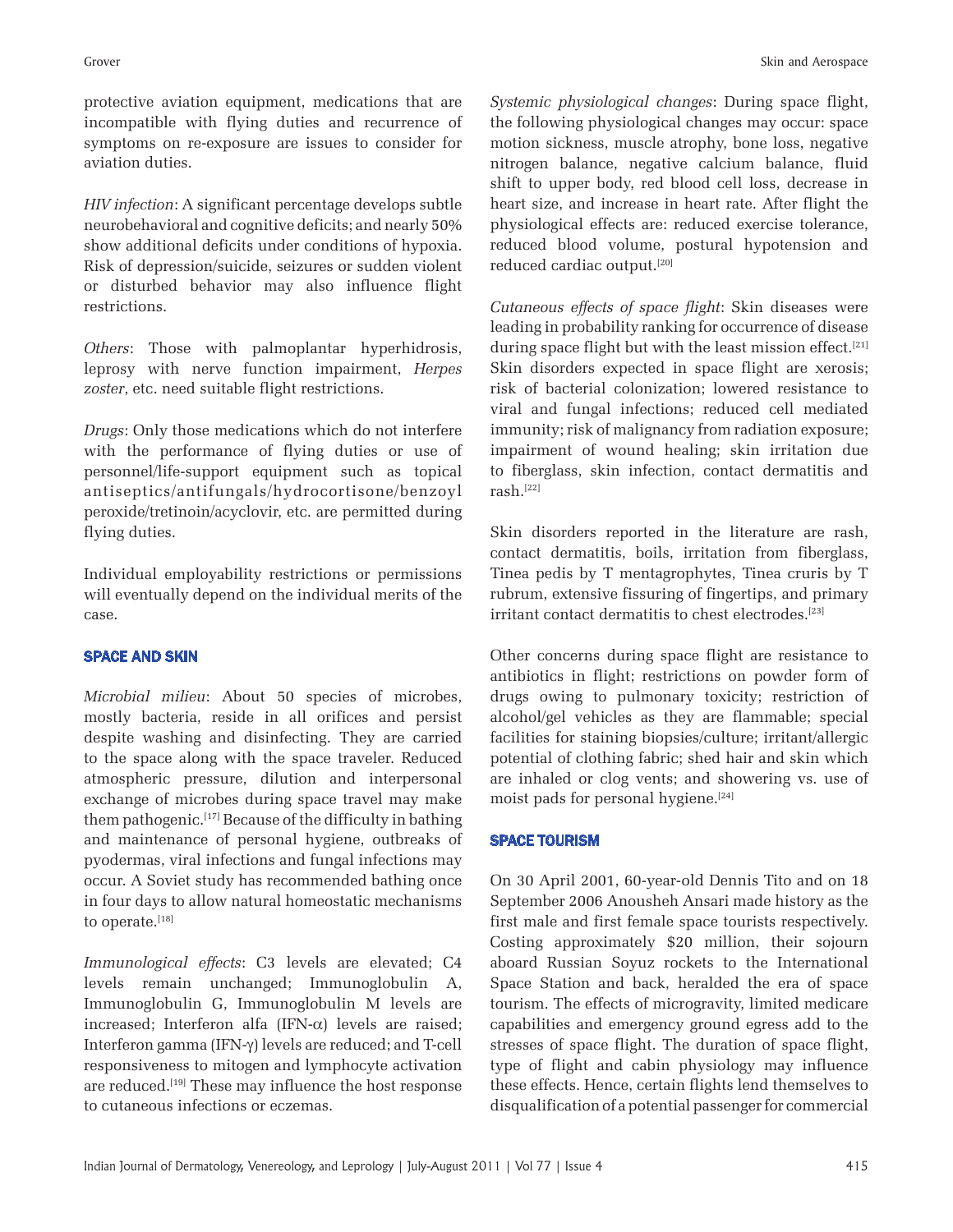space travel from a dermatological standpoint. Low earth orbit flights, defined as those with orbits extending 160-2,000 km from the earth's surface, are prohibited to those with 'Severe skin disease, e.g. psoriasis, chronic pruritus, skin tumors that may interfere with use of life support equipment'.[25] Sub-orbital flights, defined as those in which the spacecraft reaches space, but its trajectory intersects the atmosphere or surface of the gravitating body from which it was launched and reaches an altitude just higher than 100 km above sea level, are prohibited to those with 'Communicable diseases'.[26]

#### **CONCLUSION**

As men and women scale newer heights in aviation careers and space exploration, the array of interaction between the cutaneous integument and the aerospace environment is gradually unfolding itself. With technology preparing mankind for interplanetary travels in the not so distant future, this interface is still uncharted. Space may well be the final frontier, but the arena is still young and interaction between dermatology and the aerospace environment can only be ignored at our peril.

#### REFERENCES

- 1. James WD. Dermatology. In: Zajtchuk R, editor. Military Dermatology. Medical Department, US Army, Office of the Surgeon General. Virginia: Borden Institute; 1994.
- 2. Vidmar DA, Harford RR, Beasley WJ, Revels J, Thornton SA, Kao TC. The epidemiology of dermatologic and venereologic disease in a deployed operational setting. Mil Med 1996;161:382-6.
- 3. Gee MR. Dermatological disease: Twenty two year experience at the USAF aeromedical consultation service and review of other military and civilian experiences. Aviat Space Environ Med 2000;71:230-7.
- 4. Winder C, Balouet JC. The toxicity of commercial jet oils. Environ Res 2002;89:146-64.
- 5. Leggat PA, Smith DR. Dermatitis and aircrew. Contact Dermatitis 2006;54:1-4.
- 6. Malik AK, Chakraborty N, Gupta JK. Allergy to oxygen mask. Indian J Aero Med 1990;34:66-7.
- 7. Parmet AJ, Hicks AM. Cases from the aerospace medicine residents' teaching file. Case #60. A Gulf War veteran and aviator with an occupational dermatitis. Aviat Space Environ

Med 1994;65:671-3.

- 8. Pukkala E, Auvinen A, Wahlberg G. Incidence of cancer among Finnish airline cabin attendants, 196792. BMJ 1995;311:64952.
- 9. Haldorsen T, Reitan JB, Tveten U. Cancer incidence among Norwegian airline cabin attendants. Int J Epidemiol 2001;30:82530.
- 10. Rafnsson V, Tulinius H, Jónasson JG, Hrafnkelsson J. Risk of breast cancer in female flight attendants: A populationbased study (Iceland). Cancer Causes Control 2001;12:95101.
- 11. Pukalla E, Aspholm R, Auvinen A, Eliasch H, Gundestrup M, Haldorsen T, *et al*. Incidence of cancer among Nordic airline pilots over five decades: Occupational cohort study. BMJ 2002;325:567.
- 12. Ballard T, Lagorio S, De Angelis G, Verdecchia A. Cancer incidence and mortality among flight personnel: A meta analysis. Aviat Space Environ Med 2000;71:216-24.
- 13. Bagshaw M, Cucinotta FA. Cosmic radiation. In: Davis JR, Johnson R, Stepanek J, Fogarty JA, editors. Fundamentals of aerospace medicine. 4<sup>th</sup> ed. Philadelphia: Lippincott Williams and Wilkins; 2008. p. 221-35.
- 14. Murthy PS, Kar PK, Grover S, Rajagopal R. Polymorphous light eruption in ground crew. Indian J Aero Med 2006;50:39-43.
- 15. US Navy Aeromedical Reference and Waiver Guide. 4<sup>th</sup> ed. Dermatology: Naval Aerospace Medical Institute; 2009. Available from http://www.med.navy.mil/sites/navmedmpte/ nomi/nami/arwg/Documents/Waiver%20Guide%20-%20 Dermatolgy%20080624r.pdf [last accessed on 2011 Apr 12].
- 16. Manual of Civil Aviation Medicine. Joint Aviation Authorities, Colorado, USA; Chapter 16: Dermatology: Para 1-22; 2006. Available from http://www.jaa.nl/licensing/JAA%20Manual%20 of%20Civil%20Aviation%20Medicine%20Amdt%206.pdf [last accessed on 2011 Apr 12].
- 17. Benedetto AV. Space Dermatology Foundation-5<sup>th</sup> Annual Seminar 'Skin in Space'. Int J Dermatol 1993;32:148-9.
- 18. Berlin AA. Development of a regimen of sanitary-hygienic procedures (ie a washing regimen). Kosm Biol Aviakosm Med 1989;23:21-6.
- 19. Bechler B, Cogoli A, Mesland D. Lymphocytes in spaceflight. Naturwissenschaften 1986;73:400-3.
- 20. Merz B. The body pays a penalty for defying the laws of gravity. JAMA 1986;256:2040-3, 2052.
- 21. Billica RD, Simmons SC, Mathes KL, McKinley BA, Chuang CC, Wear ML, *et al*. Perception of the medical risk of spaceflight. Aviat Space Environ Med 1996;67:467-73.
- 22. Fowler JF Jr. Dermatology in space: The final frontier. Adv Dermatol 1991;6:73-81.
- 23. Toback AC, Kohn SR. Manifesto of space medicine: The next dermatologic frontier. J Am Acad Dermatol 1989;20:489-95.
- 24. Toback AC. Space Dermatology: A speciality in evolution. Cutis 1991;48:283-7.
- 25. Aerospace Medical Association Task Force on Space Travel. Medical guidelines for space passengers. Aerospace Medical Association Task Force on Space Travel. Aviat Space Environ Med 2001;72:948-50.
- 26. Rayman RB, Antuñano MJ, Garber MA, Hastings JD, Illing PA, Jordan JL, *et al*. Medical guidelines for space passengers-II. Aviat Space Environ Med 2002;73:1132-4.